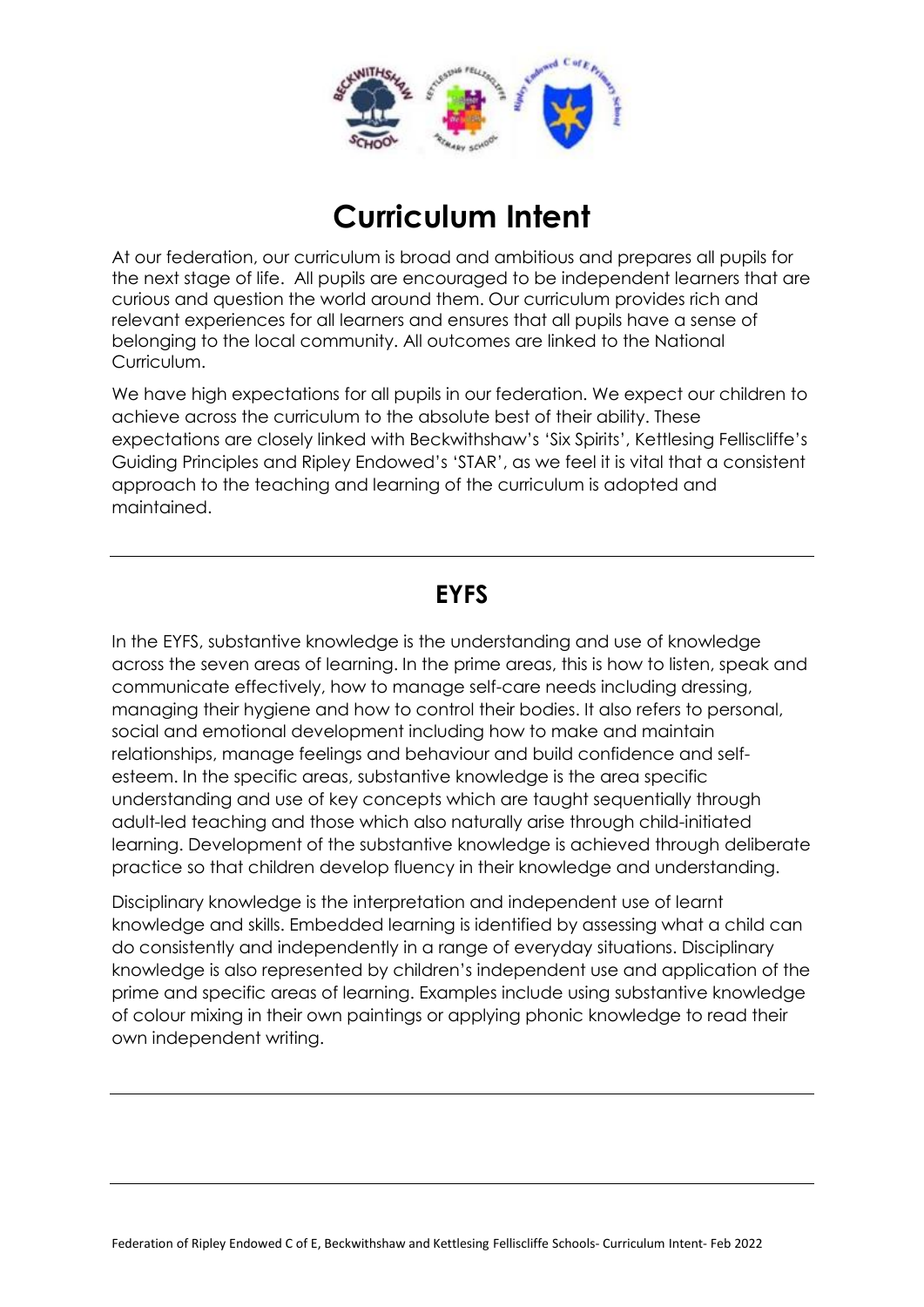## **History**

We believe that a well-rounded History curriculum will allow children to gain a coherent knowledge and understanding of Britain's past and that of the wider world. We have carefully designed our History curriculum so that children gain this knowledge as they progress through the school. In addition to this, we recognise the important role that History plays in preparing our children with skills that they can use for life, raising their aspirations, understand how to be a good and responsible citizen, understanding change and societal development and a context in which to understand themselves and others. This is extremely important for children in our federation by allowing them access to the wider world.

Through our History curriculum, we strive to inspire pupils' curiosity about the past and to know more about the past. Our curriculum provides children with opportunities to question, think critically, analyse evidence, consider different arguments, and develop their own opinions through this process. We endeavour to teach children to understand the complexity of people's lives, the process of change, the diversity of societies and relationships between different groups, as well as their own identity and the challenges of their time.

### **Aims**

Pupils will remember and recall important facts and knowledge from historical periods, including those that have previously been studied further down school. They will also make links and draw comparisons between different periods in history.

Learning is planned sequentially to ensure that prior knowledge is built upon.

Pupils will use historical sources to acquire knowledge and learn that past events can be interpreted in different ways.

Pupils, through their engagement and curiosity, will apply their knowledge to understand how past events have influenced our world.

### **Key Stage 1:**

In Key Stage 1, pupils learn about many prominent figures in British history and in world history. They have the opportunity to evaluate their impact and see if there is still and impact today. As a result of studying different prominent figures, they have the opportunity to directly compare them to one another. For instance, pupils will be able to compare the life and times of Neil Armstrong and Christopher Columbus. They will be able to discuss how both were explorers, but were remarkably different, due to the times in which they live. Comparisons between the voyages of Columbus and the Apollo space programme will also be directly compared, as will the timeline between these people and what changes contributed to their differences.

This also builds on family history and stories learnt in the EYFS curriculum, shifting from learning about family history to world history.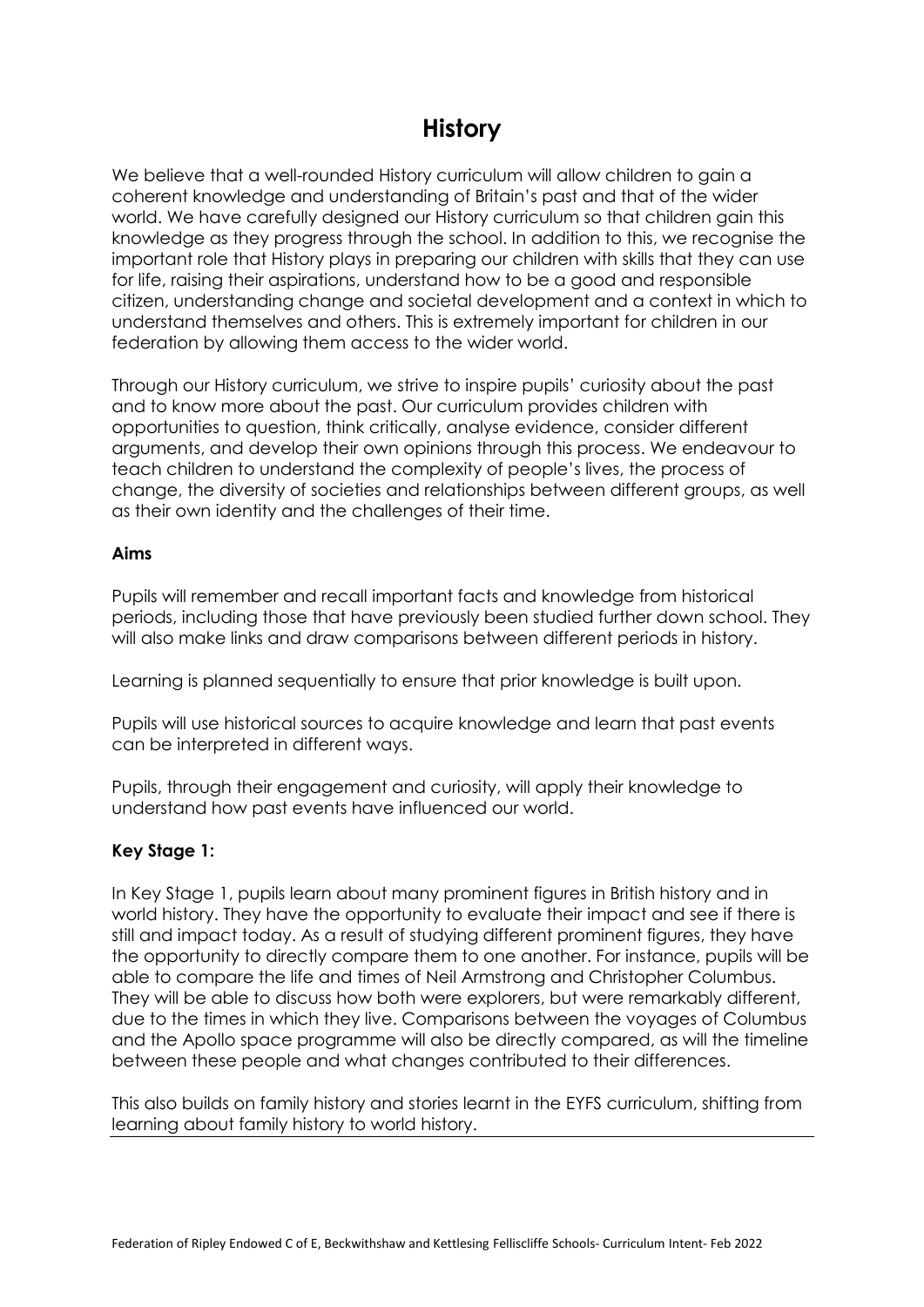Pupils will also learn about toys from the Victorian age and toys from modern times. They have the opportunity to look at the chronology of events which has made toys so different today. Furthermore, they will compare different sources and artefacts, sequencing these. There is also scope here for comparing the Victorian period to an even earlier period of Britain, in the Great Fire of London.

### **Key Stage 2:**

Units such as The Stone Age to Iron Age and Ancient Rome are taught in lower KS2, so that comparisons can be drawn with other early civilisations, Ancient Egypt and the Ancient Maya and Ancient Greece in Upper Key Stage 2. Pupils will be able to contrast societies that built the pyramids and ancient Maya cities, with life in Britain at the time Stonehenge was built for instance. Throughout the unit of knowledge, there will be a focus on developing pupils' grasp of the key concept of change and continuity. As written records are non- existent or extremely limited for this period, pupils can concentrate on strong visual images and artefactual evidence. By looking at specific case studies from the British Isles and Ancient Rome, pupils can see how evidence is pieced together. This can them be built upon in Upper Key Stage 2. One of the central themes of the unit of knowledge is on problem-solving and answering the question 'How can we possibly know?' This unit of knowledge explores the abstract concept of 'civilisation'. This concept is built upon when the children learn about Ancient Egypt, The Maya Civilisation and Ancient Greece.

The Romans and Stone Age to Iron age is taught in the same cycle to develop pupils' chronological understanding and their ability to see clear contrasts between these very contrasting periods in Britain. Pupils will focus on comparing and contrasting different people in ancient Rome and in the Stone Age; they will have the opportunity to directly contrast the different periods in British History. This will also be done when pupils explore Tudor Britain, the time of Henry VIII, his significance and Tudor society. They will learn what the Romans brought to Britain, both at the time and over time. This will be compared to how people lived during the Stone Age. This unit of knowledge explores the concepts of 'empire' (Roman Empire and British Empire), which is in turn revisited with the Ancient Greeks and Egyptians. The concept of 'invasion' is reinforced when children learn about the Anglo-Saxons and Vikings and the concept of 'trade' is be reinforced through a unit of knowledge on the Maya Civilisation.

\_\_\_\_\_\_\_\_\_\_\_\_\_\_\_\_\_\_\_\_\_\_\_\_\_\_\_\_\_\_\_\_\_\_\_\_\_\_\_\_\_\_\_\_\_\_\_\_\_\_\_\_\_\_\_\_\_\_\_\_\_\_\_\_\_\_\_\_\_\_\_\_\_\_\_\_\_\_\_\_\_\_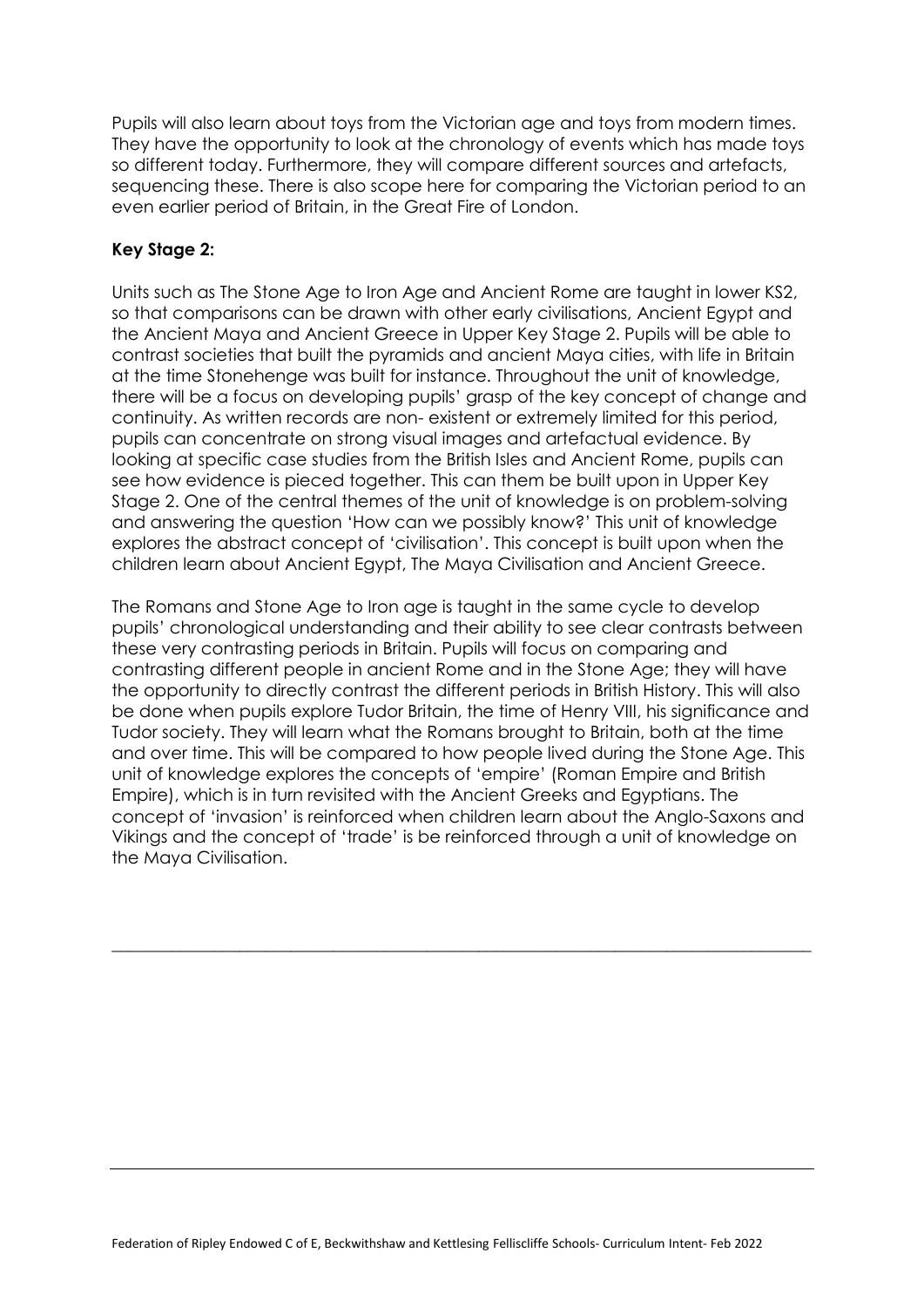## **Geography**

### **Aims**

Our Geography curriculum aims to ensure that all pupils:

-Develop contextual knowledge of the location of globally significant places – both terrestrial and marine – including their defining physical and human characteristics and how these provide a geographical context for understanding the actions of processes

-Understand the processes that give rise to key physical and human geographical features of the world, how these are interdependent and how they bring about spatial variation and change over time are competent with Geography skills:

-Collecting, analysing and communicating with a range of data gathered through experiences of fieldwork that deepen their understanding of geographical processes

-Interpret a range of sources of geographical information, including maps, diagrams, globes, aerial photographs and Geographical Information Systems (GIS)

-Communicate geographical information in a variety of ways, including through maps, numerical and quantitative skills and writing at length.

### **Key Stage 1**

In Key Stage 1, pupils will develop knowledge about the world the United Kingdom and their locality. Our Geography curriculum allows pupils to do all of these things, and compare and contrast their local are to other areas of the UK, and in turn the wider world.

As can be seen through the Key Stage One Curriculum, pupils progressively build on the skills they have learnt. Moving from a study of the local area and a local case study, to drawing maps in order to know where they are situated in terms of other major landmarks in the local area. Then in turn, pupils will move on to studying a more regional area of the UK, the Yorkshire seaside. This gives pupils the opportunity to compare this location, to their locality and apply map skills learnt in previous units.

Pupils will also consider the different seasons and how they are different. They will compare the seasons in the UK to seasons in other countries. The 'Hot and Cold Places' unit again allows pupils to compare and contrast climates across the world to the UK and consider why there are different climate zones. They will also consider pollution, which is discussed in our seaside topic, through waste being washed up on our beaches.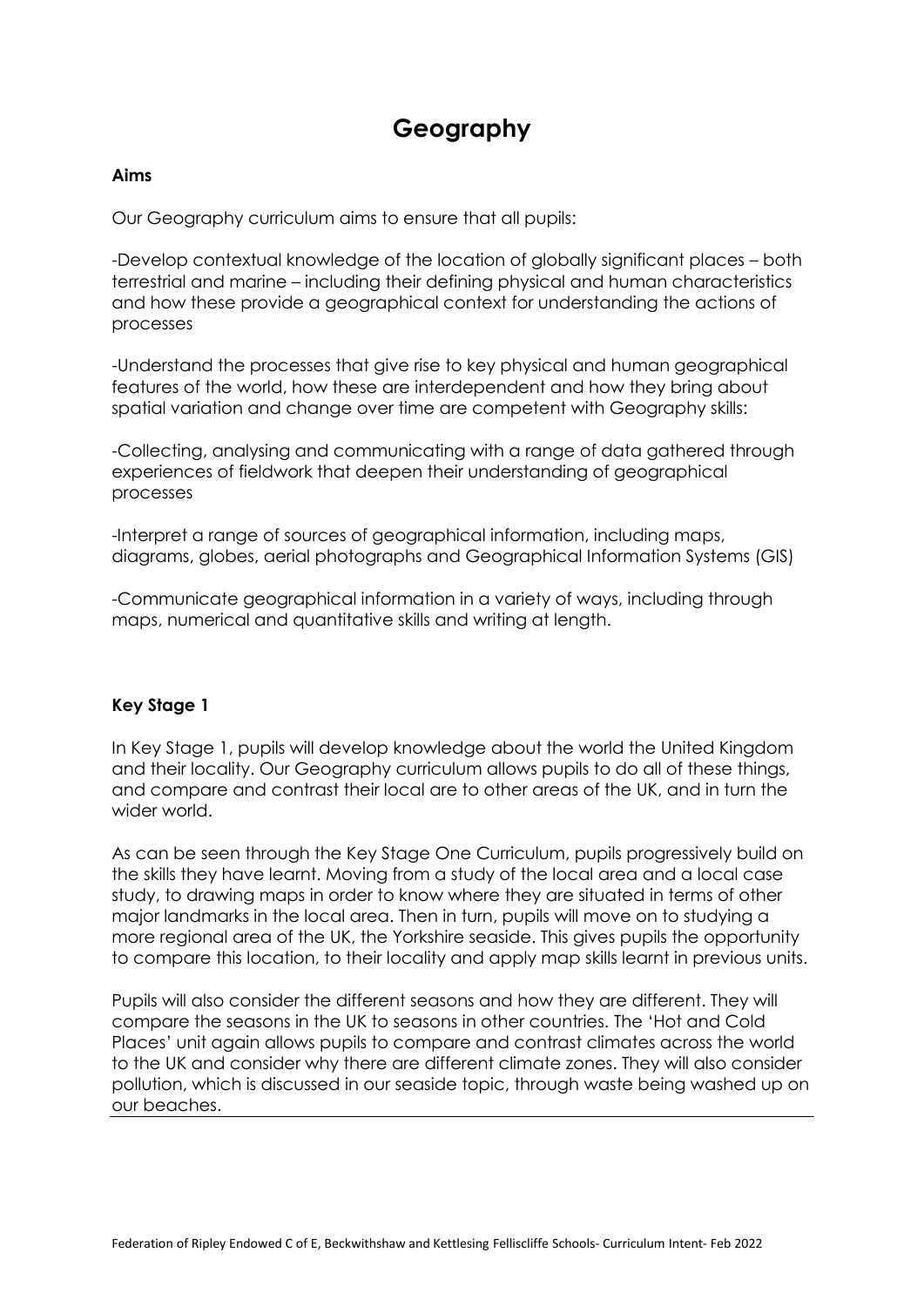These units also allow discussion across the curriculum, with different areas of the UK being studied in history. Pupils have the opportunity to look in more depth where these places are, using atlases and map skills.

As per the unit overviews in Geography, location knowledge, place knowledge, human and physical geography and Geographical skills and fieldwork are woven throughout these units.

### **Key Stage Two**

Pupils will extend their knowledge and understanding beyond the local area to include the United Kingdom and Europe, North and South America. This will include the location and characteristics of a range of the world's most significant human and physical features. They will develop their use of geographical knowledge, understanding and skills to enhance their locational and place knowledge.

Pupils have the opportunity to build on knowledge from Key Stage one. In their local study, pupils will develop skills acquired in their Key Stage One local study, such as map skills, comparing infrastructure, population, landmarks and map work. Units of work also allow pupils to learn about areas of the world studied in history, such as Italy (Ancient Rome) and The River Nile (Ancient Egypt). Studying these from a different angle gives pupils a richer understanding of how History and Geography go hand in hand.

The issue of pollution is also developed in the 'Plastic Pollution' unit adding to the issues around waste and recycling in the 'Seaside/ Recycling' unit in Key Stage One. Pupils study the differences between seasonal and daily weather patterns in the UK, then equatorial and polar regions, building on the four seasons unit studied in Key Stage One.

\_\_\_\_\_\_\_\_\_\_\_\_\_\_\_\_\_\_\_\_\_\_\_\_\_\_\_\_\_\_\_\_\_\_\_\_\_\_\_\_\_\_\_\_\_\_\_\_\_\_\_\_\_\_\_\_\_\_\_\_\_\_\_\_\_\_\_\_\_\_\_\_\_\_\_\_\_\_\_\_\_\_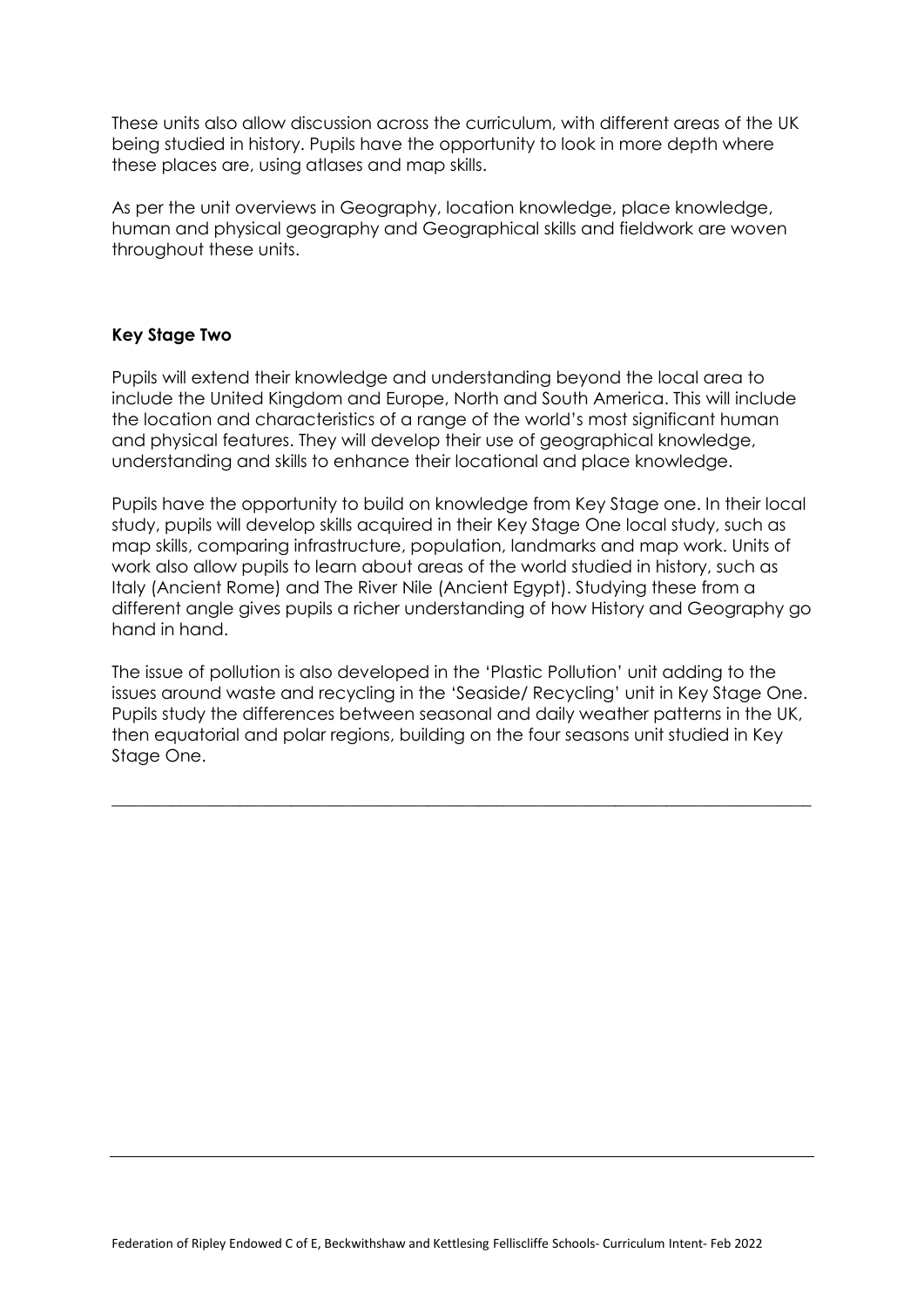A high-quality art and design curriculum engages, inspires and challenges pupils. Our focus is equipping pupils with the knowledge and skills to experiment, invent and create their own works of art. Through this progressive curriculum, pupils will be able to think critically and develop a more rigorous understanding of art and design. Through studying prominent national and international artists, pupils will learn how art and design both reflect and shape our history, and contribute to the culture, creativity and wealth of our nation.

### **Aims**

Our Art and Design curriculum aims to ensure that all pupils:

-Produce creative work, exploring their ideas and recording their experiences

-Become proficient in drawing, painting, sculpture and other art, craft and design techniques.

-Evaluate and analyse creative works using the language of art, craft and design.

-Know about great artists, craft makers and designers, and understand the historical and cultural development of their art forms.

#### **Key Stage One**

Throughout Key Stage One, Pupils will produce creative work, and discuss and explore different ideas and techniques collaboratively. They also have the opportunity to study the work of famous artists from different genres. They will learn skills in drawing, painting, printing, textiles and collage. Different units will have more of a focus on certain areas than others.

In each cycle, pupils will use a wide range of media and techniques. Progressing the skills learnt in each unit. For instance, in the water colours unit, pupils being by sketching simple drawings, using different thickness of lines. They then move on to painting, based on these different ideas, using different brush sizes and types in order to 'wash' the page with a certain mixture of colours. This demonstrates to pupils how one form of art effectively leads into creating a different piece of art altogether.

### **Key Stage Two**

In Key Stage Two, pupils further explore each of the different areas of art, building on skills learnt. Pupils will move from drawing and sketching for a sustained period of time and experimenting with line shape, colour and pattern. They will now use a wider range of tools, and create texture and depth in their sketches. This is done by revisiting certain skills in a different and more challenging way; with pottery, charcoal sketching and painting. Pupils are encouraged to be reflective practitioners, by writing explanations and evaluations about their designs and sketches. They may also reflect on why they have chosen a particular implement to draw with.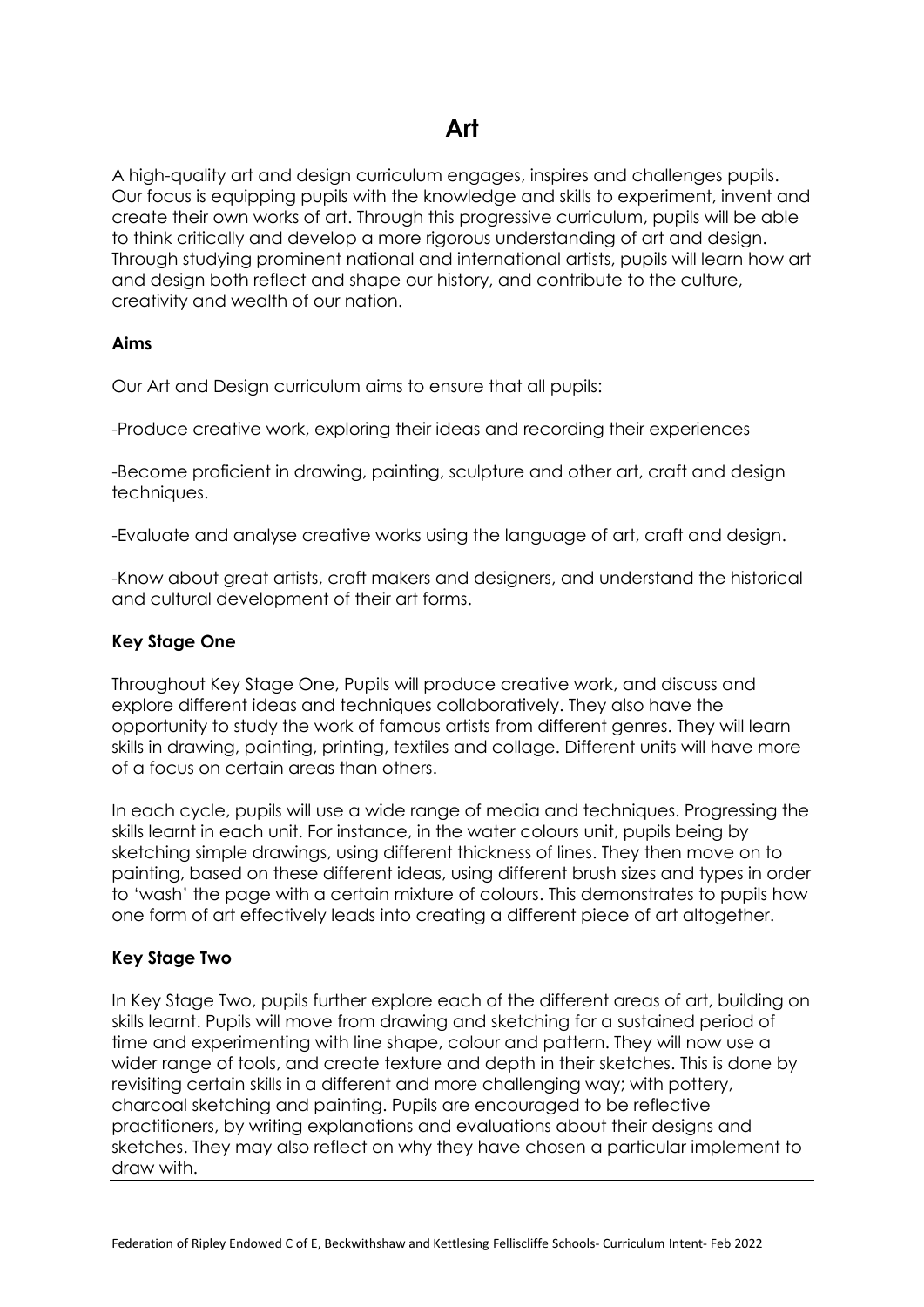Across the curriculum, there are cross curricular links, deepening pupils understanding of areas of history, and equally giving an added appreciation of what they are drawing or making. In Key Stage Two, pupils study sketching with charcoal; this is linked to the Blitz in World War II. There is an added appreciation and understanding for why the medium of charcoal is being used. Furthermore, pupils have a richer understanding of the subject matter, therefore of what they should focus on sketching. This in turn enables pupils to be more self-reflective and creative in their art. Other cross curricular links are made with Ancient Greece, Ancient Egypt and fossils.

### **DT**

Design and technology is an inspiring, rigorous and practical subject. It requires creativity and imagination. Pupils design and make products that solve real and relevant problems within a variety of contexts, considering their own and others' needs, wants and values. They acquire a broad range of subject knowledge and draw on disciplines across the curriculum, such as mathematics, science, engineering, computing and art. Pupils learn how to take risks, becoming resourceful, innovative, enterprising and capable citizens. Through the evaluation of past and present design and technology, they develop a critical understanding of its impact on daily life and the wider world.

The curriculum is hung the main areas of Design and Technology: Designing, making, Technical knowledge, evaluation and cooking and nutrition.

### **Aims**

Our curriculum for design and technology aims to ensure that all pupils:

-Develop the creative, technical and practical expertise needed to perform everyday tasks confidently and to participate successfully in an increasingly technological world

-Build and apply a repertoire of knowledge, understanding and skills in order to design and make high-quality prototypes and products for a wide range of users

-Critique, evaluate and test their ideas and products and the work of others

-Understand and apply the principles of nutrition and learn how to cook.

### **Key Stage One**

Here, pupils will lay the foundations which will be built upon in Key Stage Two. They shall explore different materials and their properties. They will also take part in seasonal activities, such as a seasonal food unit. Cross curricular links are made with the renewable energy project in Key Stage One, linking with the seaside/ recycling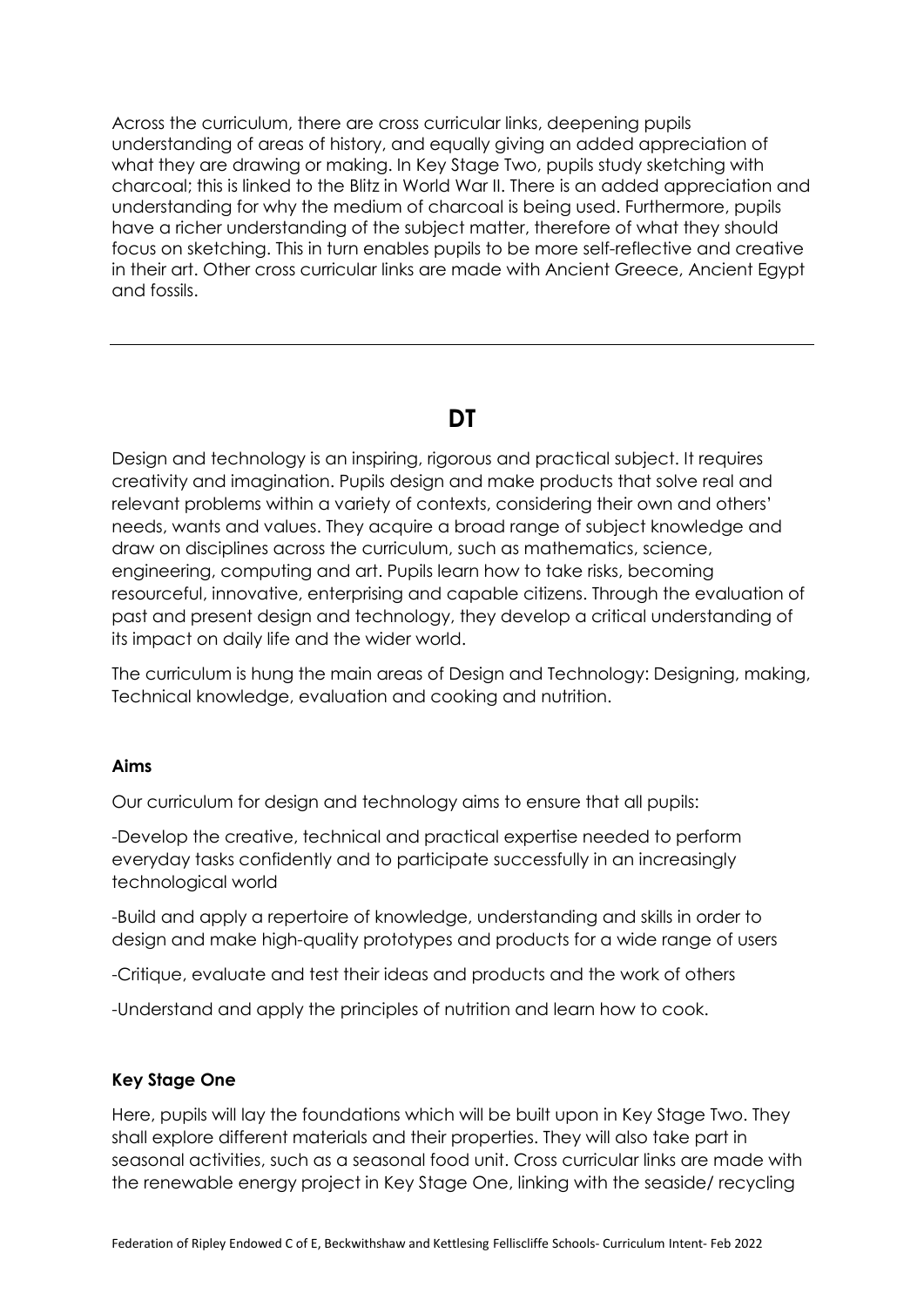unit in geography. This is also done with electrical systems in Key Stage Two (Science) and the Italian Café (Geography).

Foundations of design, such as knowing who the product is for, how it will work and what other existing products are available, are explored. The development of these ideas can be seen in Key Stage Two.

For example, pupils design and make a healthy, spring themed dish in Key Stage One, investigating how to combine food using sensory characteristics. In Key Stage Two, pupils create an Italian café, progressing these skills and learning from science and maths, weighing and measuring to help design and make food products that are aesthetically pleasing and match the design brief. They will also build on previous learning by considering their target audience further, and conducting in depth market research.

### **Key Stage Two**

The foundations acquired in Key Stage One are built upon in Key Stage Two. Pupils take on more complex units of work, designing, making and evaluating in more detail.

With food, pupils will go from having a basic understanding of where food comes from, and the Eatwell Plate, to having a thorough understanding of how food is grown and reared and how seasonal changes affect this.

Pupils move into using computer aided design, using annotated cross-sectional drawings to develop and communicate ideas. They shall also have to make design decisions which consider the availability of resources. This has progressed from having a basic knowledge of design and manufacturing products in Key Stage One, where pupils must know who the product is for; themselves or other users and describe what their products are for and how their products will work.

## **Computing**

The computing curriculum has the purpose of equipping pupils to use computational thinking and creativity to understand and change the world. The computing curriculum has deep cross curricular links with maths, Science, and DT.

Computing ensures that pupils are digitally literate and are able to use and express themselves and develop their ideas through information and communication technology.

The 'Purple Mash' platform is used in order to teach Computing; this has progressive units of work that develop a pupil's computational skills throughout their school career. The themes for each unit ensure that all the National Curriculum objectives are covered so that all the learners in our federation receive a broad and balanced curriculum.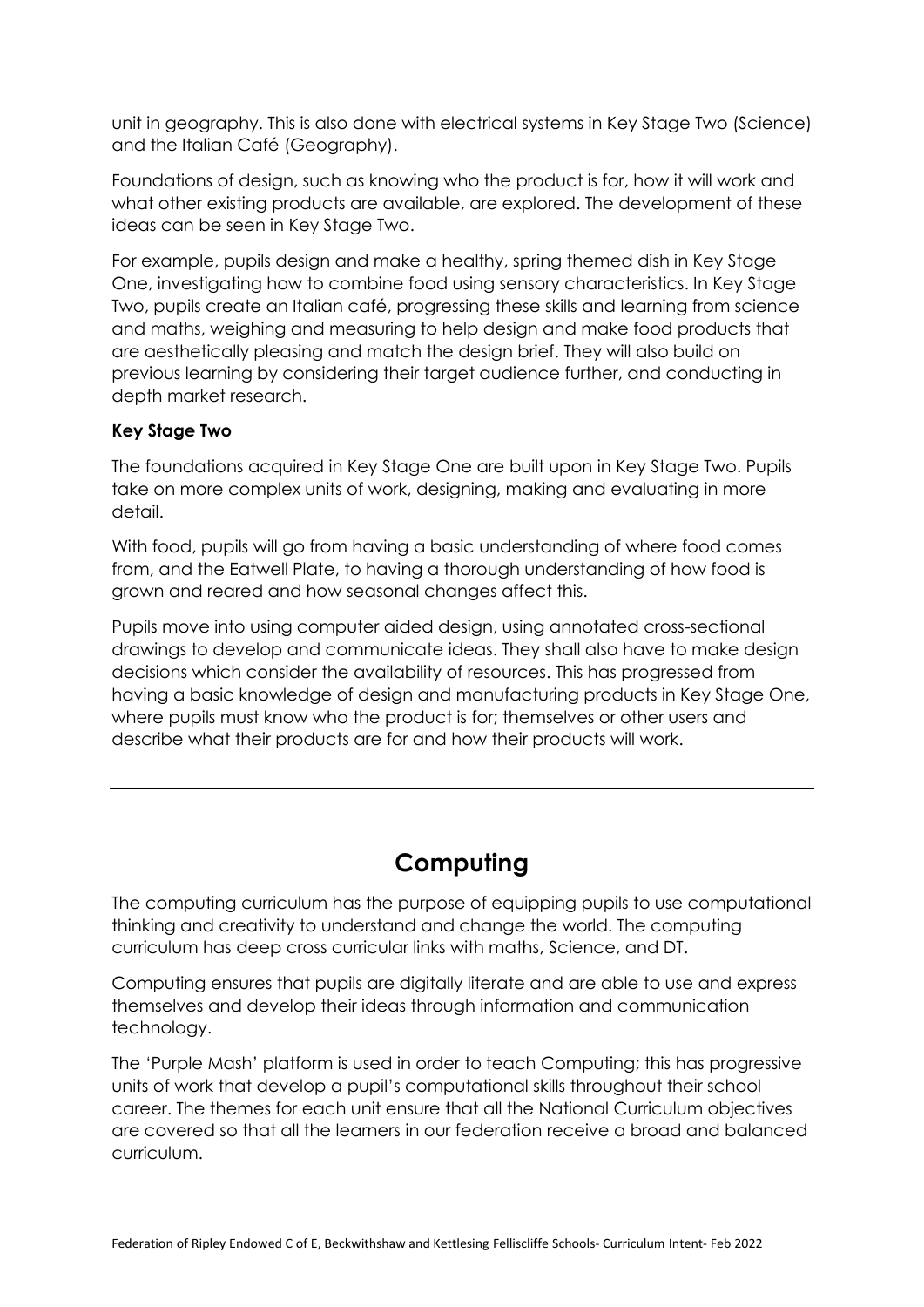Units include: coding and computational thinking, spreadsheets, internet and email, art and design, music, databases and graphing, writing and presenting and communication and networks.

### **Progression**

Units are taught in a progressive format; for example, pupils learn coding at the start of the year, before moving on to other units of work that require coding. Equally, pupils will study online safety, before they look at how to send and receive emails and search the internet effectively.

With coding for instance, progression is shown through pupils initially having to explain what an algorithm is and use and plan a set of instructions to complete a task.

In Key Stage Two, this progresses to pupils designing and algorithm carefully, thinking about what they want it to do and how they can turn it into code. Pupils also have to identify errors in code and fix these.

All units of work (as per the Computing curriculum overviews) are written with this progression at its core.

### **MFL**

The teaching of MFL (Spanish) enables pupils to express their ideas and thoughts in another language and to understand and respond to speakers accordingly, both in speech and writing. It should also provide practical and real-life scenarios for pupils to practise another language.

#### **Aims**

To foster a curiosity for learning another language.

To learn about Spanish speaking countries and their cultures.

To develop their knowledge in order to instil a confidence in understanding and speaking a language.

### **Key Stage One**

MFL is not a requirement in Key Stage One, however pupils in Key Stage One still have the opportunities to practise speaking and listening in another language. This involves basic counting (1-10), greetings, basic classroom instructions and part of the body. All of this is done verbally in Key Stage One, giving them the foundations to build upon in Key Stage Two.

### **Key Stage Two**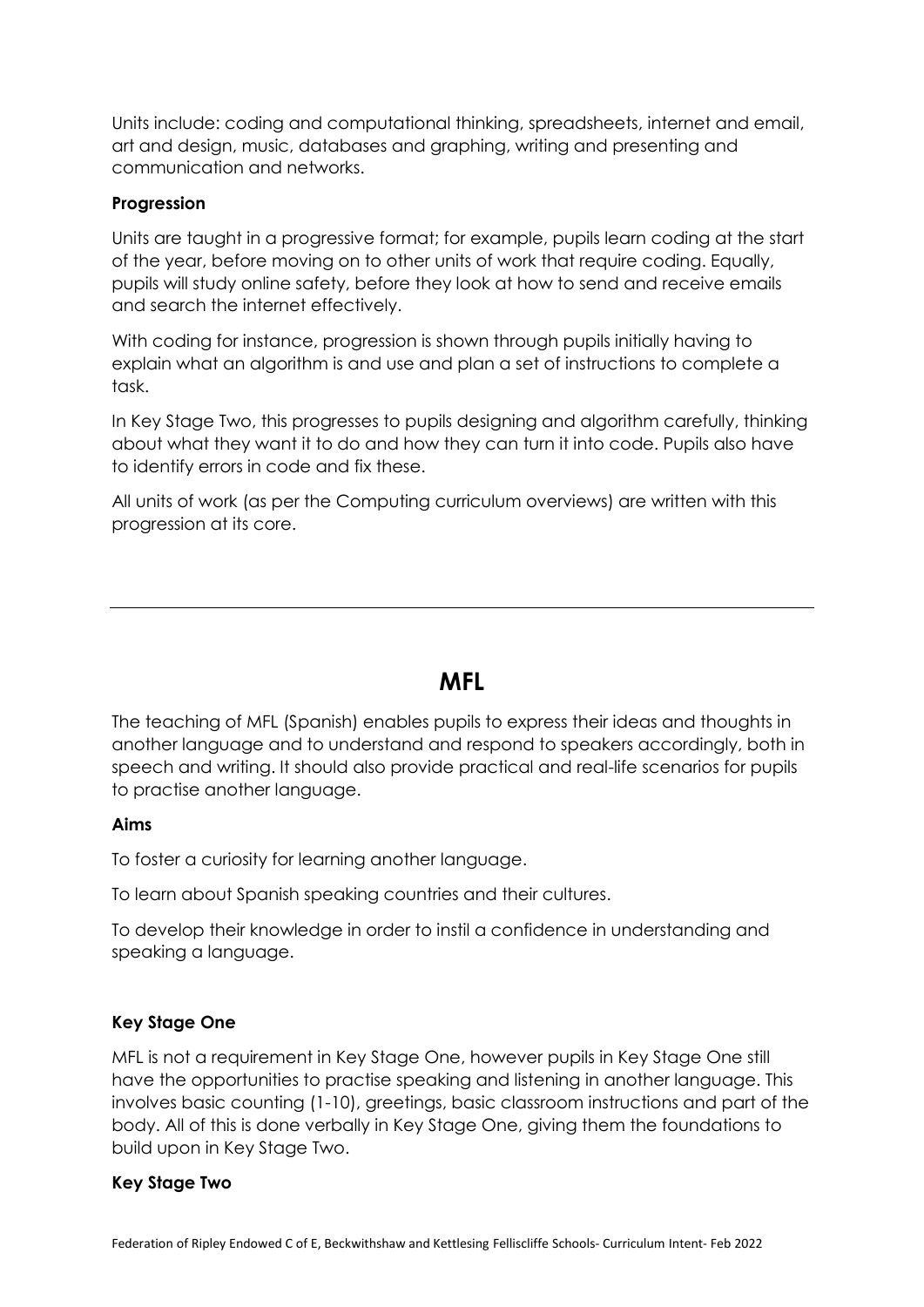Pupils progress from the spoken Spanish they have learnt in Key Stage One. More numbers are learnt, pupils ask how others are and say how they are and begin to understand and respond to a range of familiar spoken words and short phrases. They will also join in the retelling / playing of a familiar story, song, rhyme or poem using gestures or by saying key words and phrases.

## **RE**

All pupils study the North Yorkshire Agreed Syllabus for Religious Education.

The principal aim of RE is to engage pupils in systematic enquiry into significant human questions which religion and worldviews address, so that they can develop the understanding and skills needed to appreciate and appraise varied responses to these questions, as well as develop responses of their own.

### **Aims**

To learn about the diversity and know how to ask questions about different religions and worldviews.

To will be able to articulate their own personal beliefs and values.

To explore the similarities and differences between different major religions.

To encourage a sense of identity and belonging

### **Key Stage One**

Pupils should develop their knowledge and understanding of religions and worldviews, recognising their local, national and global contexts. They should use basic subject specific vocabulary. They should raise questions and begin to express their own views in response to the material they learn about and in response to questions about their ideas.

### **Key Stage Two**

Pupils should extend their knowledge and understanding of religions and worldviews, recognising their local, national and global contexts. They should be introduced to an extended range of sources and subject specific vocabulary. They should be encouraged to be curious and to ask increasingly challenging questions about religion, belief, values and human life. Pupils should learn to express their own ideas in response to the material they engage with, identifying relevant information, selecting examples and giving reasons to support their ideas and views.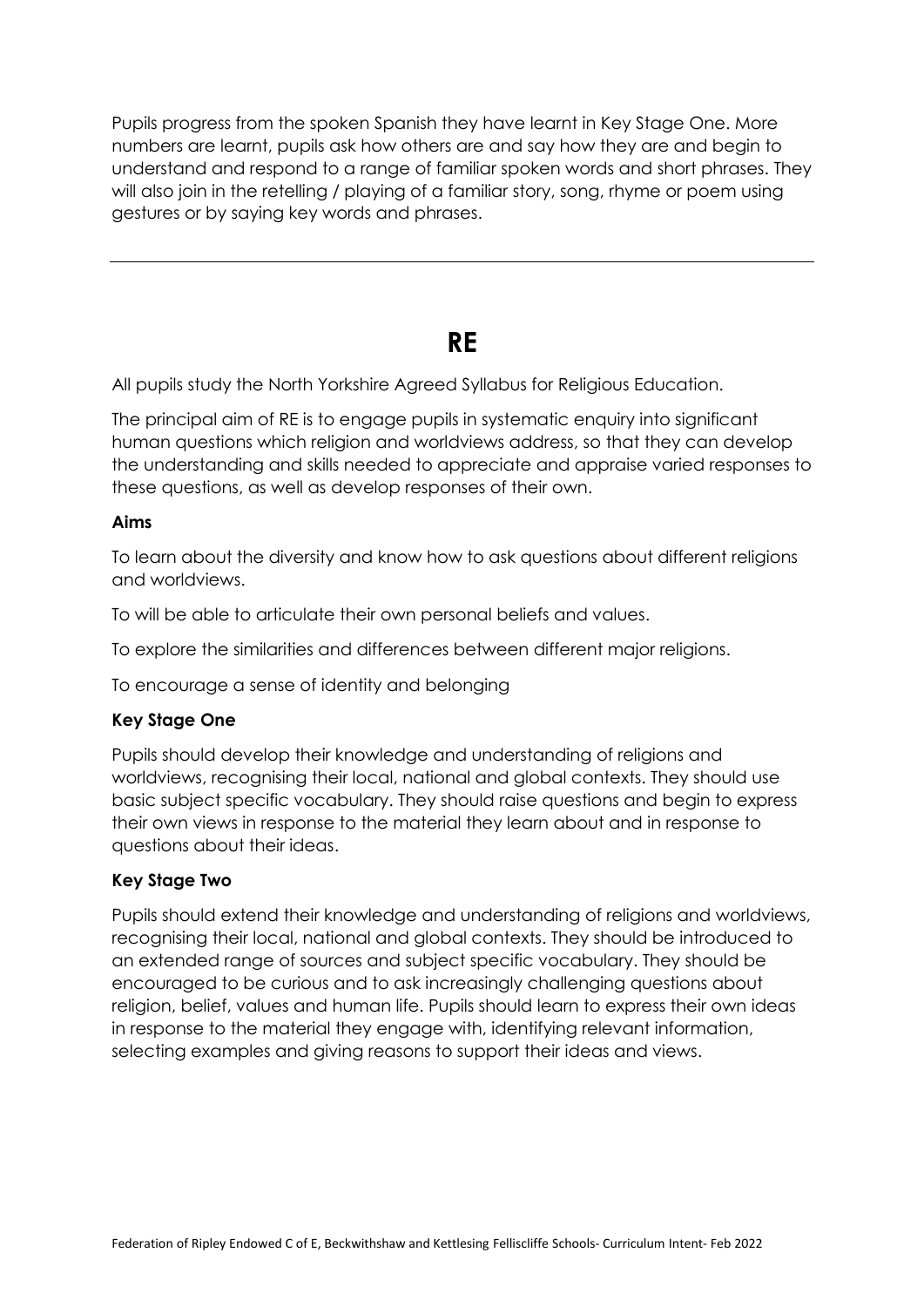## **Music**

Our curriculum aims to ensure that all pupils will perform, listen to, review and evaluate music across a range of styles, genres and traditions. Pupils will also understand and explore how music is created and produced, through work on pitch, duration, dynamics, tempo and structure.

Musical performances are actively encouraged, providing the chance to promote individual talents and personal confidence.

### **Aims**

Perform, listen to, review and evaluate music across different genres

Learn about the works of the great composers and musicians

Create and compose music on their own and with others

Begin to learn how to play a musical instrument

Understand and explore how music is created

Begin to read musical notations

### **Key Stage One**

Pupils will begin to use their voices expressively. They will play instruments musically. They will also be encouraged to experiment with combining different sounds, composing simple pieces of music.

### **Key Stage Two**

This progresses to pupils having the opportunity to learn a musical instrument with visiting specialists. Pupils also take their knowledge of performance, singing and dynamics, in order to do this with increasing confidence, creating their own compositions in a range of styles.

Pupils will also be given the opportunity to evaluate performances of their peers, explaining where improvements can be made. Through the Charanga scheme, pupils also regularly listen to a wide range of live musical performances, identifying the features of these pieces.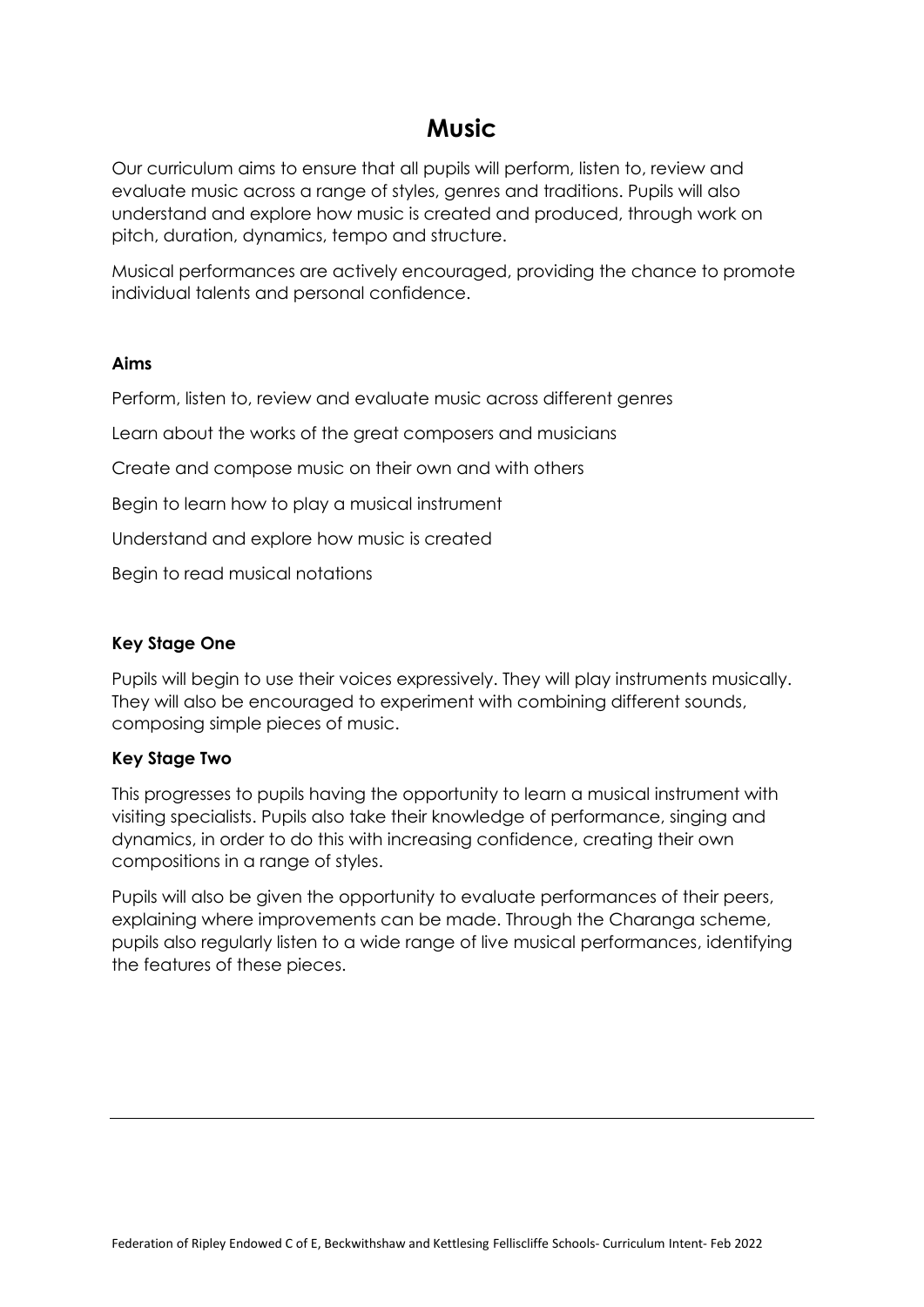Our PE curriculum inspires all pupils to succeed and excel in competitive sport and other physically-demanding activities. It provides opportunities for pupils to become physically confident. Opportunities to compete in sport and other activities build character and help to embed values such as fairness and respect, which is something we strive for from all our pupils. We also aim to teach our pupils about fitness and living a healthy lifestyle.

### **Aims**

To develop confidence and compete in a broad range of physical activities.

To be physically active for sustained period of time.

To develop physical skills alongside applying skills acquired in different fields.

To take part in competitive activities with other schools.

To lead healthy and active lifestyles.

### **Key Stage One**

Pupils should develop fundamental movement skills, to extend their agility, balance and coordination, individually and with others. The aim is that pupils become more competent and grow in confidence. They should be able to engage in competitive (both against self and against others) and co-operative physical activities.

Pupils should be taught to:

Master basic movements including running, jumping, throwing and catching, as well as developing balance, agility and co-ordination, and begin to apply these in a range of activities

Participate in team games, developing simple tactics for attacking and defending

Perform dances using simple movement patterns.

### **Key Stage Two**

Pupils will build upon what they have practised in Key Stage One.

Pupils will be taught to:

Use running, jumping, throwing and catching in isolation and in combination

Play competitive games, modified where appropriate [for example, badminton, basketball, cricket, football, hockey, netball, rounders and tennis], and apply basic principles suitable for attacking and defending

Develop flexibility, strength, technique, control and balance [for example, through athletics and gymnastics]

Perform dances using a range of movement patterns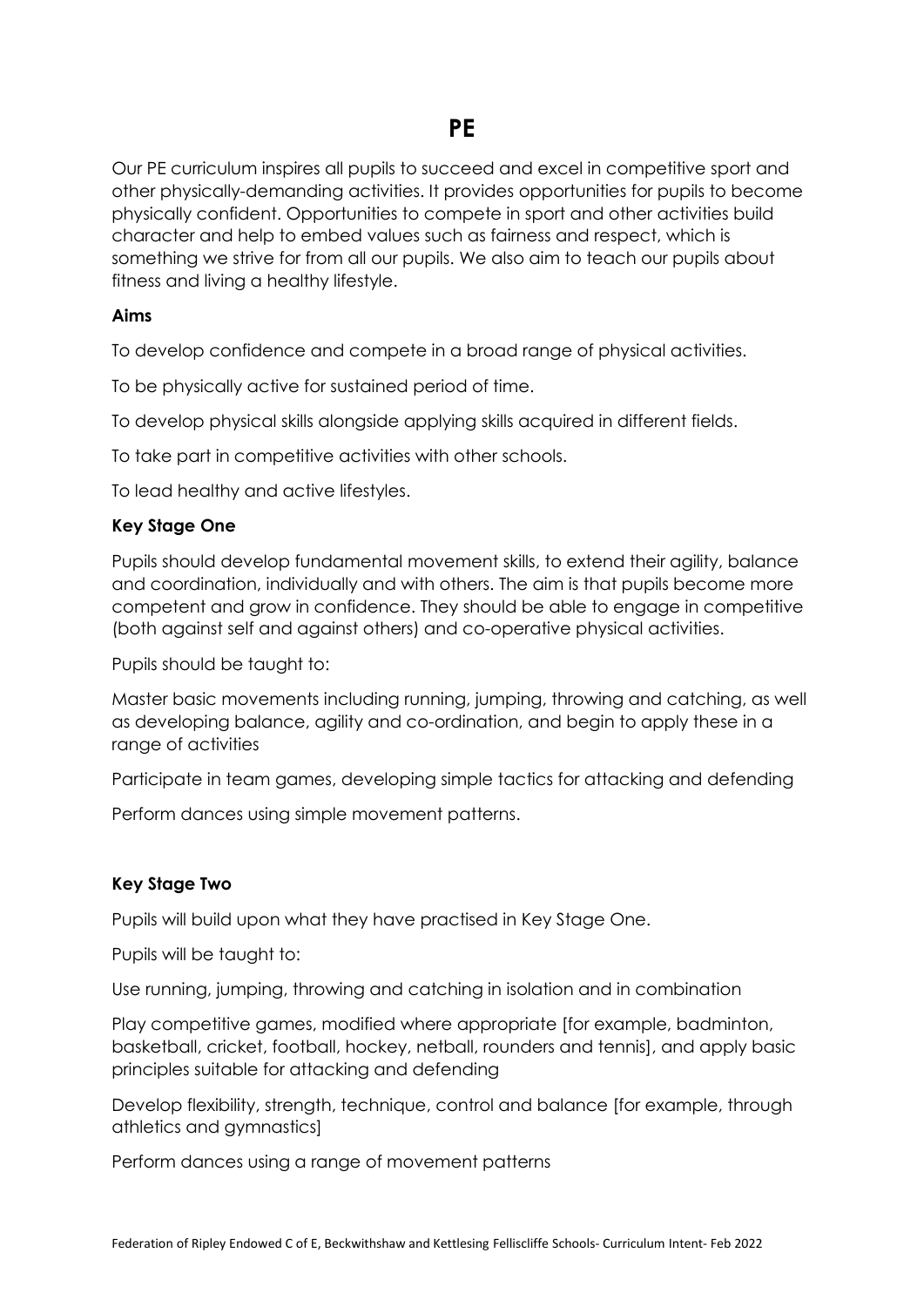Take part in outdoor and adventurous activity challenges both individually and within a team

Compare their performances with previous ones and demonstrate improvement to achieve their personal best.

For instance, when playing net and wall games in Key Stage One, pupils will refine their movement, coordination and balance when moving with the ball around obstacles. They will then move onto performing simple rallies, with the ball bouncing. Some pupils may then move onto volleying the ball under control.

In Key Stage Two, this progresses to there being the recognised structures of a tennis game, using and applying different skills when trying to win points. The skills from Key Stage One are used in a competitive situation. Pupils' performances are then selfassessed and peer assessed and improvements will be made in the next activity, or coming lessons.

### **PSHE**

Our Curriculum follows the Jigsaw PSHE scheme of learning.

Our PSHE curriculum is ambitious and accessible for all our pupils.

There is a strong emphasis on emotional literacy, building resilience and nurturing mental and physical health. There are also sessions pinned around mindfulness, allowing children to advance their emotional awareness, concentration and focus.

Jigsaw's units of work are:

Being Me in My World (understanding my place in the class, school and global community)

Celebrating Difference (anti-bullying and diversity)

Dreams and Goals (aspirations, goal setting)

Healthy Me (drugs and alcohol, self-esteem and confidence, lifestyle choices)

Relationships (friends and family, conflict resolution)

Changing Me (RSE, relationships and change)

#### **Aims**

To develop the knowledge and skills as well as the values of citizenship in order to keep themselves healthy and safe, as they prepare for life and work in modern Britain.

To learn how to develop and maintain healthy relationships

To learn about a wide range of rights and responsibilities and to understand that actions have consequences and their actions may adversely affect others.